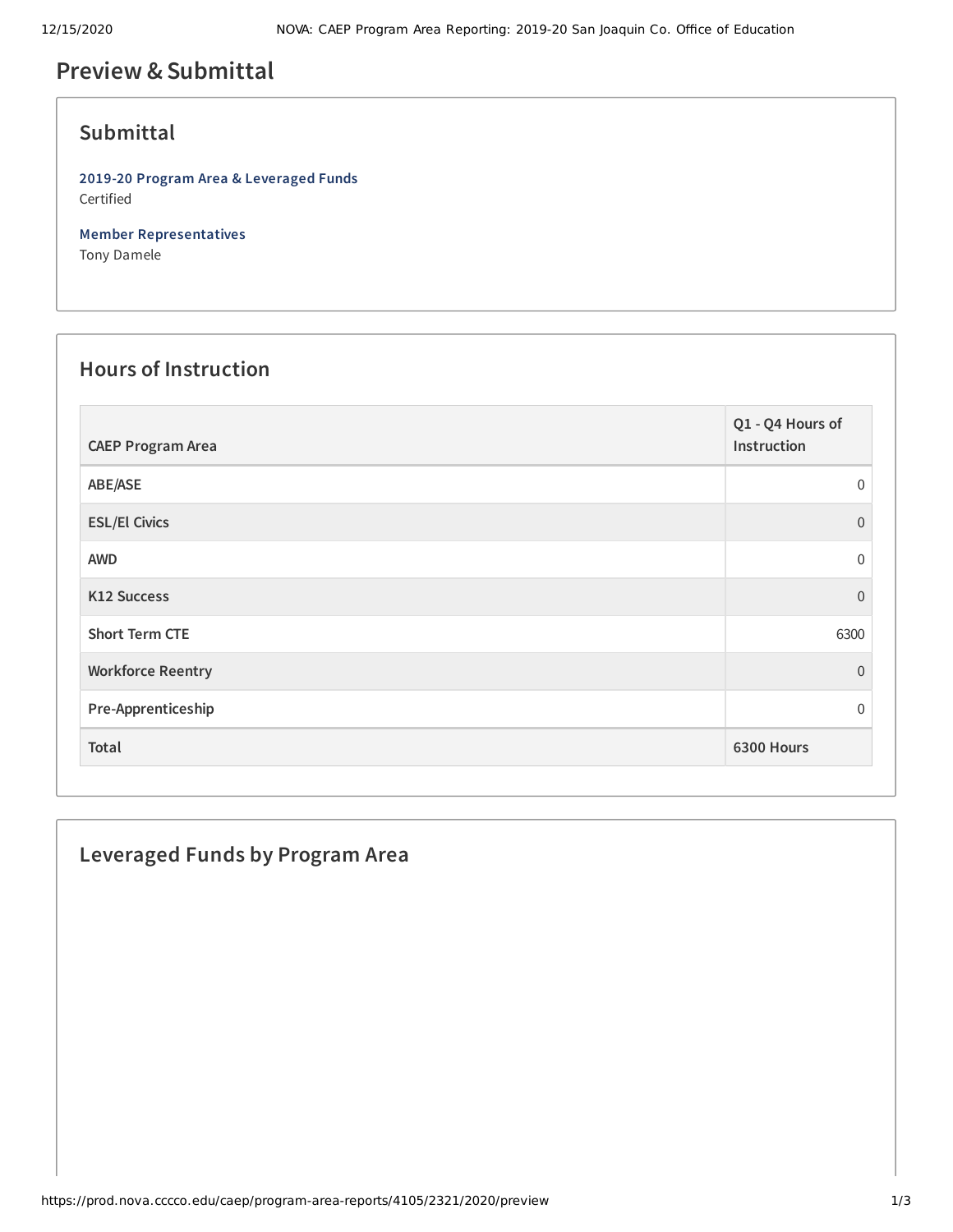| Fund                                         | <b>ABE/ASE</b> | ESL/El<br><b>Civics</b> | <b>AWD</b> | K12<br><b>Success</b> | <b>Short</b><br><b>Term CTE</b> | Workforce<br>Reentry | Pre-<br>Apprenticeship | <b>Totals</b> |
|----------------------------------------------|----------------|-------------------------|------------|-----------------------|---------------------------------|----------------------|------------------------|---------------|
| California Adult<br><b>Education Program</b> | \$0            | \$0                     | \$0        | \$0                   | \$0                             | \$0                  | \$0                    | \$0           |
| <b>CalWORKs</b>                              | \$0            | \$0                     | \$0        | \$0                   | \$0                             | \$0                  | \$0                    | \$0           |
| NonCredit                                    | \$0            | \$0                     | \$0        | \$0                   | \$0                             | \$0                  | \$0                    | \$0           |
| <b>Perkins</b>                               | \$0            | \$0                     | \$0        | \$0                   | \$40,813                        | \$0                  | \$0                    | \$40,813      |
| <b>LCFF</b>                                  | \$0            | \$0                     | \$0        | \$0                   | \$0                             | \$0                  | \$0                    | \$0           |
| Fees                                         | \$0            | \$0                     | \$0        | \$0                   | \$0                             | \$0                  | \$0                    | \$0           |
| K12 Adult Ed Jail<br>Funds                   | \$0            | \$0                     | \$0        | \$0                   | \$0                             | \$0                  | \$0                    | \$0           |
| <b>WIOA II</b>                               | \$0            | \$0                     | \$0        | \$0                   | \$0                             | \$0                  | \$0                    | \$0           |
| <b>Contracted Services</b>                   | \$0            | \$0                     | \$0        | \$0                   | \$0                             | \$0                  | \$0                    | \$0           |
| <b>Totals</b>                                | \$0            | \$0                     | \$0        | \$0                   | \$40,813                        | \$0                  | \$0                    | \$40,813      |

### **Certification**

**50 Delta Sierra Adult Education Alliance (DSAEA) - Primary Contact**

**Carol S. Hirota**

Executive Director, Delta Sierra Adult Education Alliance [CarolSHirota@gmail.com](mailto:CarolSHirota@gmail.com)

**Dr. Heather Maloy** CAEP Coordinator/Project Director for DSAEA Regional Transitions [hmaloy@deltacollege.edu](mailto:hmaloy@deltacollege.edu)

Approved by Carol S. Hirota

**12/14/2020 08:26 PM PST**